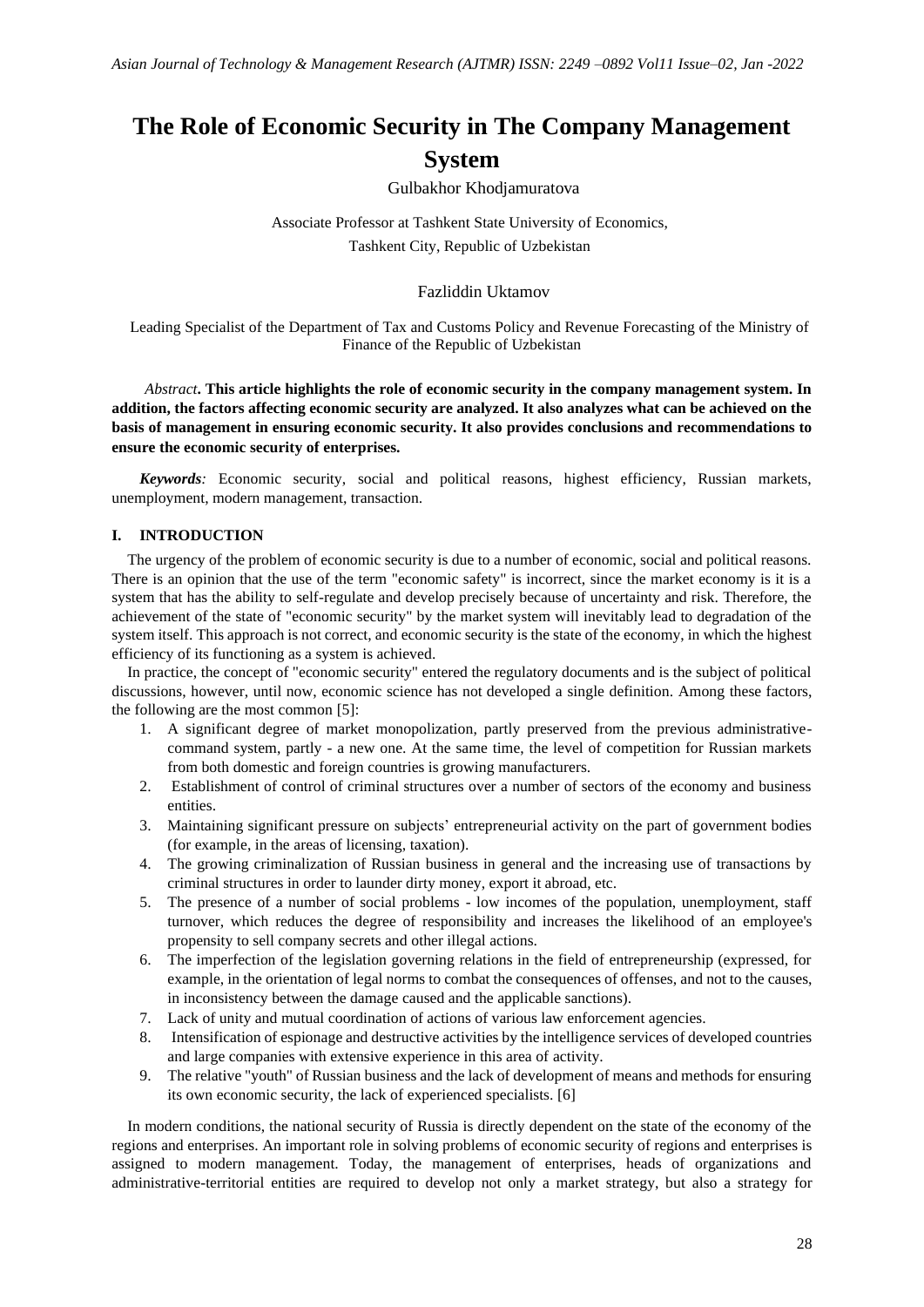increasing efficiency economic security.

Financial and economic crises, as a rule, have a negative impact on the potential of industrial enterprises: investments in process and product innovations are reduced (or stopped altogether), fixed capital is aging and wearing out, scientific and technical reserves are being depleted, the most qualified and young workers are leaving, etc [7].

Enterprises face the urgent task of internal self-assessment and forecasting their state in terms of performing their inherent production functions, taking measures to protect these functions, that is, ensuring the economic security of production from various manifestations of external and internal origin, affecting the potential of the enterprise, creating a monitoring system safety indicators, justification and establishment of their threshold values, taking measures to counter threats.

Problems of their own economic security arise before each enterprise not only during crisis periods, but also when working in a stable economic environment, a complex of targeted tasks has a significant difference. In the release of sustainable operation, the enterprise, when solving the problems of its economic security, focuses on maintaining a normal rhythm of production and sales of products, on preventing material or financial damage, on preventing unauthorized access to official information and destruction of computer databases, on counteracting unfair competition and illegal manifestations.

#### **II. LITERATURE REVIEW**

The production sphere of an efficiently operating enterprise, if it undergoes the necessary modernization in a timely manner, is not a source of economic distress (economic danger) both for the collective of the enterprise and its owner, and for those market agents who use the products of the enterprise, that is, its subcontractors and consumers.

During crisis periods of development, the greatest danger to the enterprise represents the destruction of its potential (production, technological, scientific and technical and personnel), as the main factor in the life of the enterprise, its capabilities. Moreover, the conditions farms are such that the ability of the potential for reproduction is not ensured. The enterprise can acquire resources for this only on the basis of the results of its activities (more precisely, depreciation deductions and profits), as well as through borrowed funds. As a rule, both of these sources of investment in a crisis situation are blocked at the enterprise.

Pi one enterprise cannot feel itself in economic security if its products are not demanded by the market; no enterprise producing means of production can feel itself in security if there is a prolonged decline in the technological development of the country.

There is now a clear trend of loss by industrial enterprises the ability to produce complex and high-tech products, not only new ones, but also those previously produced by them in conditions of stable economic development. This means that under threat is the technical re-equipment of the production apparatus of such basic sectors of the economy as energy, transport, metallurgy, chemistry, mining, etc. part of the fixed capital of these industries, their full replacement with new domestic equipment will be difficult or impossible.

Replacing them with massive imported snacks is hardly feasible from a financial point of view. Many enterprises in these industries will simply stop, because their complex equipment (for example, in the energy sector) has, firstly, long production cycle and, secondly, there will not be sufficient production capacity to compensate for the landslide retirement of fixed assets. The main set of problems and the main reasons for the current troubles of many industrial enterprises lie in:

 $\triangleright$  lack of demand for products in the domestic and foreign markets, in e low competitiveness;

 $\triangleright$  depletion of investment resources, exacerbated by the financial crisis, inflation, the destruction of money circulation, the costs of the current system of taxation of commodity producers;

 $\triangleright$  non-fulfillment by the state of its obligations to pay for orders for its needs;

 $\triangleright$  ineffective ways of institutional transformations, which entailed the fragmentation of many once unified industrial complexes into smaller ones, the separation of the latter and, as a consequence, the growth

 $\geq$  costs by at least 20% and a corresponding rise in the cost of products;

 $\geq$  customs and currency barriers at the borders of the CIS countries, destroyed their once common economic space, etc.

All this resulted in the inability of the majority of enterprises to independently and effectively enter the spontaneously organized market and launch the market mechanism of management.

The loss of economic control led to a sharp deterioration in the business environment for enterprises.

The reasons for the threats to economic security are largely due not only to past development, but also to the mistakes of the economic course carried out over the years of reforms, the amorphousness of the current scientific and industrial policy, and the loss of economic control. These should include the following: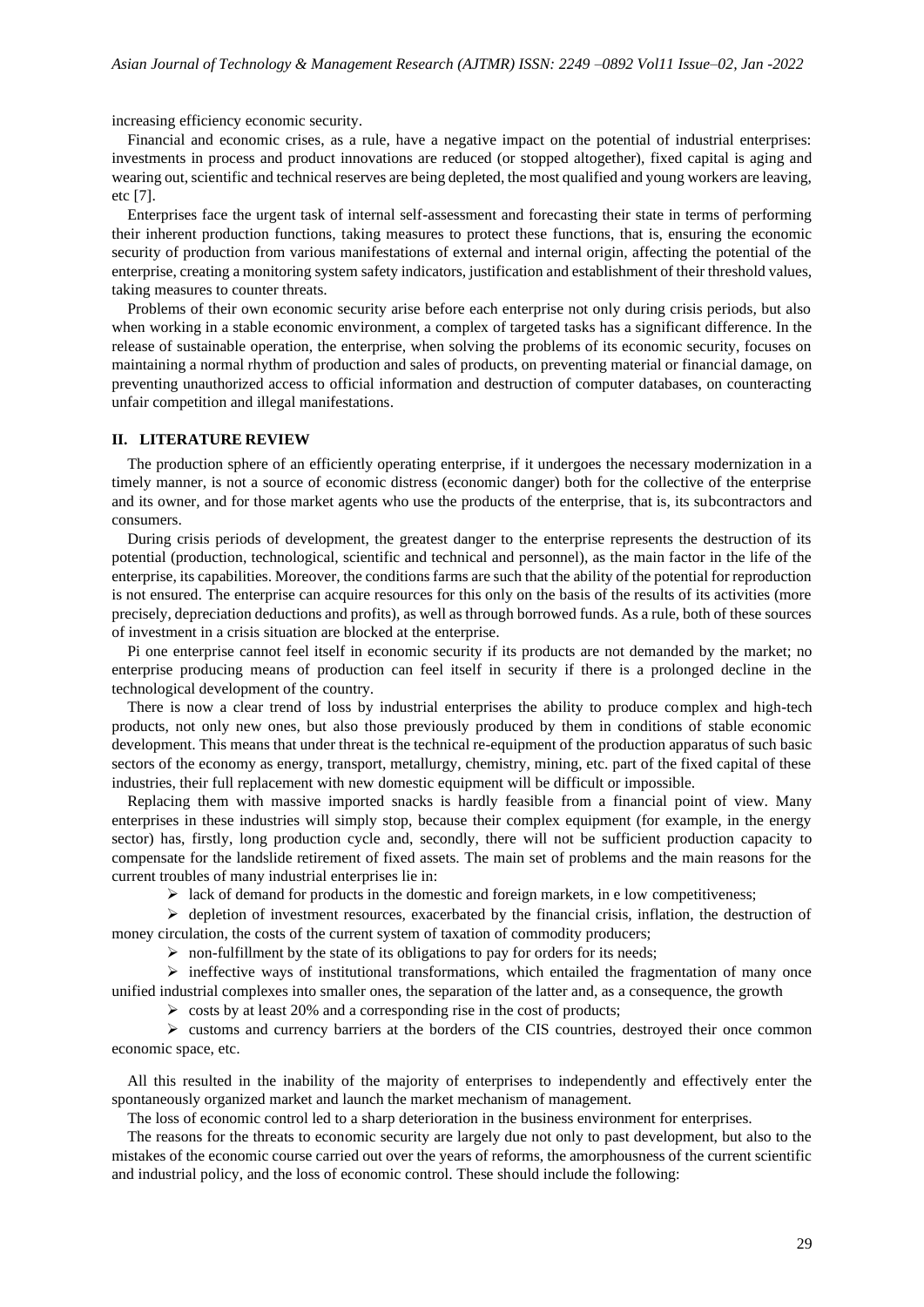- lack of a concept, strategy and program of social and economic development with realistically achievable goals;
- permanent backlog in development, haphazard and imperfection of the legal framework for the regulation of the economy;
- high-risk monetary policy of the government in the banking sector, stock and foreign exchange markets, ineffective tax system;
- destruction of the system of reproduction of production potential (first of all, its active part) due to low investment activity;
- the growth of inflation and the absence of a normal investment climate in the real sector of the economy, the preference for current expenditures to the detriment of capital expenditures;
- ineffective and unfair privatization of state property, public property;
- creation of conditions conducive to the appropriation and export of financial resources abroad;
- loss of state control over natural monopolies, weakening of the regulatory role of the state in their pricing policy;

Therefore, it is incorrect to characterize the state of economic security of the potential of an economic entity at various levels of the hierarchy of structures such as "industry", "corporation", "enterprise" with a universal set of indicators. This requires more detailed assessments and more accurate instruments, and the very concept of economic security of such an economic entity should be formulated taking into account the specific features of its functioning.

## **III. RESEARCH METHODOLOGY**

The economic security of an enterprise (business entity) should be understood as the protection of its scientific and technical, technological, production and personnel potential from direct (active) or indirect (passive) economic threats, for example, associated with ineffective scientific and industrial policy of the state or the formation of an unfavorable external environment, and the ability to reproduce it.

The role of economic security for enterprises is important, first of all, because their actively used potential is a determining stabilizing factor in anti-crisis development, a guarantor of economic growth and maintaining economic independence and the security of the country. Its loss, coupled with the hard-to-predict consequences of the de-industrialization of the federal state, in which a diversified highly integrated industry (as opposed to the regional isolation of resource and raw materials industries and the tendency to dissociate a single economic space in this way) is one of the most powerful means of strengthening its unity.

Other threats to economic security listed above, including ineffective research and production and marketing strategies, incompetent management, which also have an undeniable impact on the potential of the enterprise, are not considered by us due to their intra-system origin. If science and industry policy is such that the economic conditions inevitably push the enterprise towards bankruptcy, make it go into the shadow sector of the economy, use barter settlement technologies in the finished product market instead of natural credit and monetary relations, deprive it working capital, funds not only for expanded, but also for simple reproduction, that is, they deliberately "drive" the enterprise into a dangerous zone of increased economic risk, assess the state of economic security by other, also essential safety components (informational, criminal, environmental, etc.) does not have practical sense. In our opinion, it is more important to study the factors influencing the creation of such an external economic environment that favors positive trends in the development of potential production capabilities and meets its interests.

### **IV. ANALYSIS AND RESULTS**

The strategy of economic security, formulating goals and indicating the objects of the strategy, should include: characteristics of external and internal threats to the economic security of the enterprise; determination and monitoring of factors that strengthen or destroy the stability of its socio-economic position in the short and medium term (three to five years); determination of criteria and parameters (threshold values) of indicators that characterize the interests of the enterprise and meet the requirements of its economic security; development of economic policy, including mechanisms for accounting for factors affecting the state of economic security; directions of the enterprise's activities for the implementation of the strategy. Based on the conducted research, it is possible to formulate the main definitions of the system of economic security in enterprise management:

- economic security in the enterprise management system is the state of protection of the owners, management and customers of the enterprise, material assets and information resources from internal and external threats.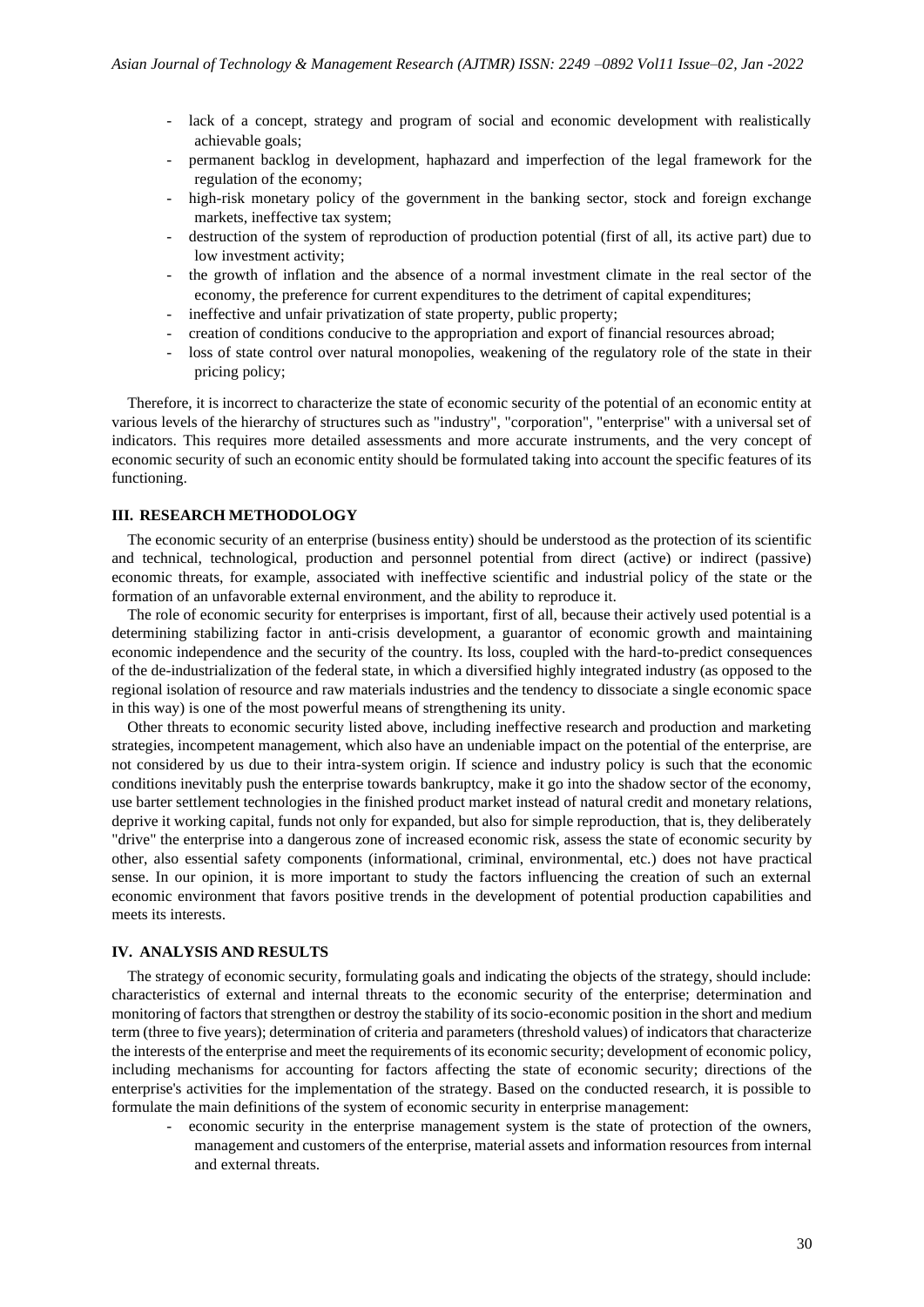- an integrated system of ensuring economic security in the enterprise management system is a system of management measures carried out in order to protect the enterprise from the actions of individuals or legal entities that can lead to significant losses.
- management of economic security at the enterprise organized actions to ensure consistency the functioning of all services, departments and employees in order to eliminate various threats to the company's activities.

Summing up, we can conclude that the role of scientific research in the field of economic security in the enterprise management system is high.

To assess economic security, the modern mathematical apparatus of complex systems can be used. In this case, first of all, the question arises of modeling objects of economic security. Obviously, this requires the development of various models corresponding to various investigated objects.[4]

If the national level is considered, i.e. the economic security of the country, then the model will be one, and if the economic security of the enterprise is considered, then the model should be different.[1]

This question has not yet been worked out at all. It is natural to expect that such models will be more complex than the models for assessing the economic indicators of various economic objects developed by the present period, since in economic security models it is necessary take into account a large number of external and internal factors.

The second question that arises in the study of economic security in the enterprise management system is the question of the research methods of the developed models.

Currently, there is a wide interpretation of the term "Economic security". However, in essence, they all boil down to the concept of conditions of stability and growth of the main economic indicators that ensure normal conditions for the operation of an economic object.[3]

To conduct serious studies of economic security, it is necessary to formulate its quantitative criterion. Due to the fact that the term "economic security" is closely related to the foundations of the economic activity of the object, then in the case when economic security of the enterprise, as a criterion of eco-economic security, some specialists choose income (profitability) from activity of the object for a certain period of time.[2]

Economic processes take place in the presence of significant uncertainty and the impact of a large number of random factors, then probabilistic characteristics such as the confidence probability of maintaining the stability of economic indicators (reliability) or the likelihood of their entering a critical area (risks) can serve as a quantitative measure of economic security.

Therefore, some authors call one of the most important tasks in economic science the task of developing and applying quantitative methods for assessing economic security, predicting its changes, as well as methods for strengthening security using control parameters, i.e. With using optimization methods.

To obtain an assessment of the criterion of economic security, first of all, it is necessary to draw up a system of indicators on which this criterion will depend. Different objects, obviously, will be characterized by different indicators, although some of them may be common, but their impact on economic security may not be the same. It should be emphasized once again that the process of choosing specific indicators for describing the object under consideration is an important process, since the result of the research will largely depend on it. The choice of indicators of economic security should be made for each specific study separately, and in the process of drawing up the system of indicators, the employees of the enterprise must participate, determining its strategic goals and directions of development, it is also necessary to involve the management of the enterprise. The choice of indicators can be carried out in accordance with the general recommendations and directions that will be presented in this work.

If we consider the quantitative indicators of economic security, then two main groups can be distinguished:

- 1) Indicators, the values of which cannot be controlled directly by the investigated enterprise and depend both on external factors (market conditions, personnel policy of competing enterprises, investment climate, etc.) and on internal factors;
- 2) Indicators, the values of which are directly monitored the object under study and can change depending on the decisions made (for example: the volume of products, the level of wages of employees, the cost of promoting the product on the market, etc.), in what follows we will call such indicators, also parameters.

If the economic security of an enterprise is considered, then the main items of the expenditure and revenue side of the enterprise budget can be interpreted as indicators or parameters of the safety criterion.

Of course, each of them can be both a constant value and a complex function of a significant number of factors. So, for example, a high share of borrowed funds in relation to the company's equity capital can lead to financial losses due to a lack of working capital, indicators of this type reduce the value the criterion of economic security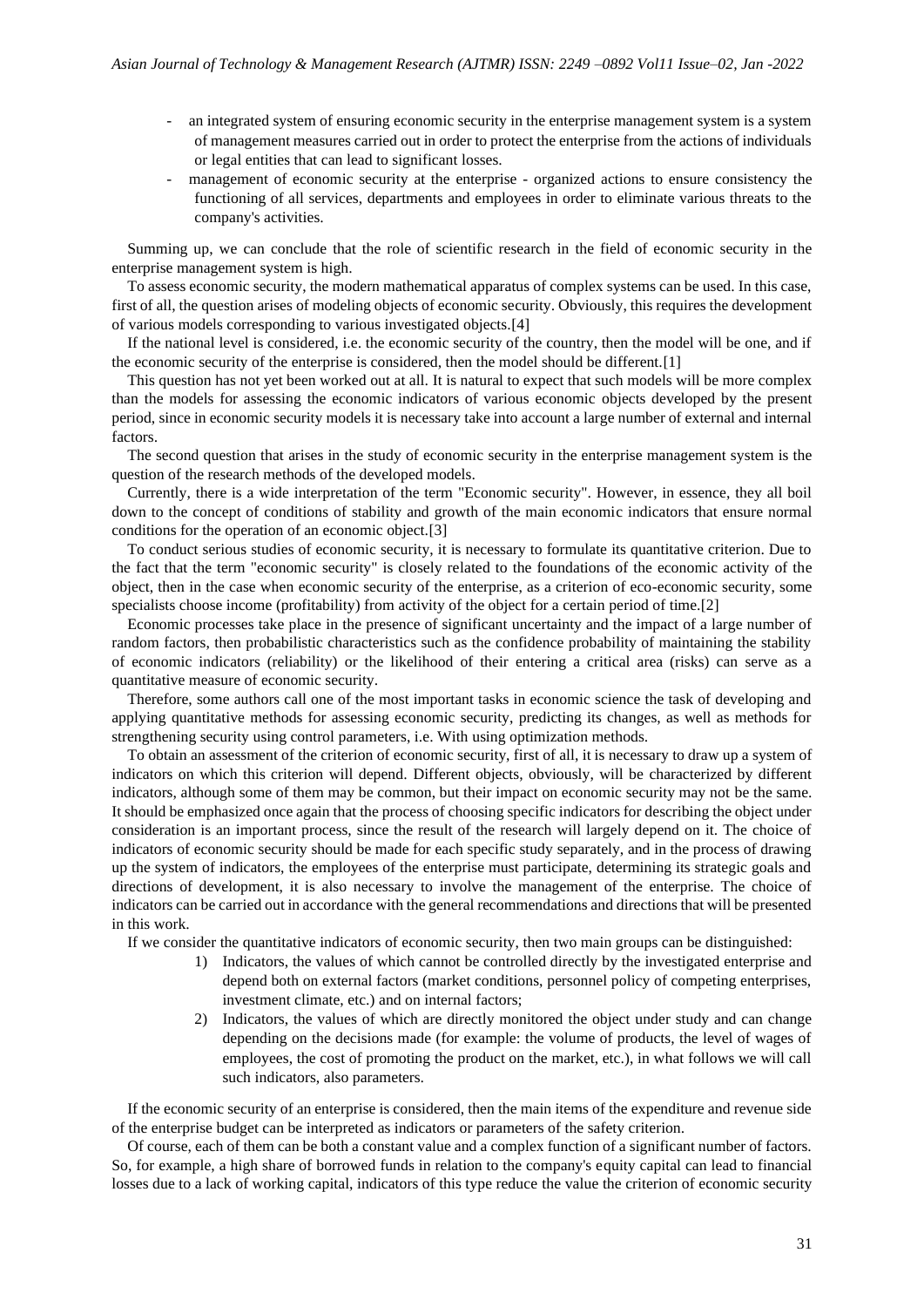for the corresponding constant component. But there are also such items of expenditure as spending on social needs, on salaries of workers, which have a nonlinear effect on economic security. The role of such expenses is special. WITH on the one hand, the goal of the economic activity of the object is not just to increase the main criterion of activity - income, profit, but also to directly increase the relative amount of expenses for social needs. On the other hand, here it is necessary to introduce some threshold, critical values of expenditures, when approaching which, the influence of the social factor will sharply increase.

All this suggests that special studies of the influence of individual factors on economic security are needed. Special research is also required but the indicators associated with the costs of "power" security, for the maintenance of the relevant security structures.

Returning to the consideration of the criterion of economic security, it is necessary to emphasize that the main indicator of the operation of an enterprise is its profitability, which in turn depends on a number of factors, forming the main indicators of economic security. The economic security of an enterprise depends, as already noted, on a number of factors that must be taken into account when planning and analyzing the activities of a given enterprise. The first factor is the demand for the company's products or services and the associated planned production volume.

The second parameter is the cost per unit of production. These two factors form the company's income. Of these, funds should be allocated to cover the costs associated with the production of products, with wages, with the provision of other factors affecting the efficiency of the enterprise, and therefore on its economic safety.

At the same time, it is necessary to further study the influence of factors that determine economic safety, a more detailed study of ways to increase it, which will allow for a more substantiated basis for decisions on the formation of financial policy of the state and other objects of management.

Significant differences between various objects of economic security, such as trade enterprises, commercial firms, industrial associations, etc., require a differentiated approach to the formation of indicators and the assessment of their impact. If we bring the indicators of economic security in line with the articles of the income and expenditure system, then it is easy to see that the income part will be associated with parameters such as prices for goods and services produced, and the expenditure side - with loans, costs of acquiring and renewing fixed assets, staff salaries, social expenses, taxes, spending on advertising, demand research, etc.

## **V. CONCLUSION AND SUGGESTIONS**

However, a large number of indicators of the economic security of an enterprise is a circumstance that complicates the process of constructing a model of an economic security criterion. Today day there is an approach to solving this problem, which involves the artificial introduction of an artificial number of so-called "private functional criteria", which are essentially generalized criteria for various areas of economic security, "Private functional criteria describe the "object in general terms, and in today's research it is proposed to determine the values of these criteria on the basis of expert assessments. However, this approach significantly reduces the reliability of the resulting data and, in fact, the result of such an assessment can only be general recommendations on the economic security for a particular enterprise. At the same time, the approach, in which the assessment is made on the basis of taking into account particular indicators, allows identifying specific directions and measures to improve the situation.

Nevertheless, it really makes sense to group private indicators according to the main directions (components) of the economic security of the enterprise. The following functional components of economic security can be distinguished: financial, personnel, technological, legal, informational or intellectual, power.

However, this list is general and a specific set of main guidelines requiring research in a particular case should be determined separately. In practice, other approaches are often used to form criterion for the economic security of the enterprise and the choice of indicators.

## **REFERENCES**

- [1]. Zagashvili B.C. Economic security of Russia. M.: Gardarika, 2004. -- 124 p.
- [2]. Tooth VB and other Economic security of the enterprise (firm). Minsk: Higher school, 2004. -- 317 p.
- [3]. Ignashin Yu.V. Mergers and acquisitions: strategy, tactics, finance. SPb .: Peter, 2005 .-- 208 p.
- [4]. Tursunov, B. O. (2020). Ways to improve of financial security management at textile enterprises in Uzbekistan. Central Asian Problems of Modern Science and Education, 2020(4), 19-32.
- [5]. Burkhanov, A. U., Hudoykulov, H. H., & Tursunov, B. O. (2019). The factors effecting net actives of investment funds. Economics and Innovative Technologies, 2019(2), 6.
- [6]. Mustafakulov, S. I., Tursunov, B. O., & Tursunov, U. A. (2019). The empirical research on causal relationship between export and foreign investments in the economy of Uzbekistan based on granger test. International Journal of Engineering and Advanced Technology, 9(1), 4631-4635.